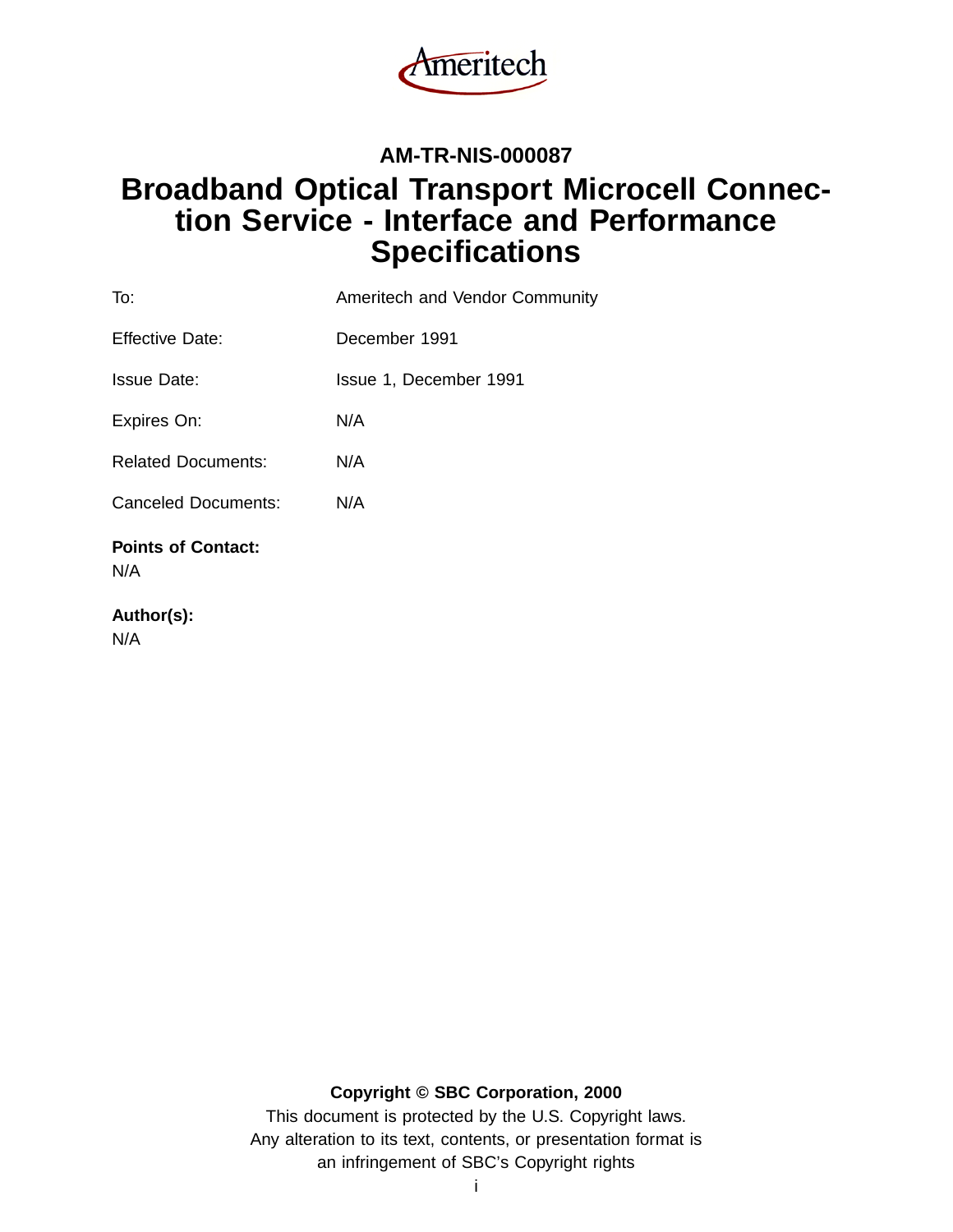#### **Table of Contents**

| 1. |      | <b>INTRODUCTION</b>                | $\sqrt{3}$       |
|----|------|------------------------------------|------------------|
|    | 1.1. | General                            | $\mathfrak{B}$   |
|    | 1.2. | Purpose                            | 3                |
|    | 1.3. | Revisions                          | $\sqrt{3}$       |
| 2. |      | SERVICE DESCRIPTION                | 3                |
|    | 2.1. | Overview                           | 3                |
|    | 2.2. | Architecture                       | $\mathfrak{B}$   |
| 3. |      | <b>INTERFACE SPECIFICATIONS</b>    | 5                |
|    | 3.1. | Network Interface "A"              | 5                |
|    |      | 3.1.1. Physical                    | 5                |
|    |      | 3.1.2. Electrical                  | 5                |
|    | 3.2. | Network Interface "B"              | $\overline{7}$   |
|    |      | 3.2.1. Physical                    | $\overline{7}$   |
|    |      | 3.2.2.<br>Optical                  | $\overline{7}$   |
|    |      | 3.2.3. Modulation                  | 8                |
| 4. |      | <b>ENVIRONMENTAL REQUIREMENTS</b>  | $\boldsymbol{9}$ |
|    | 4.1. | Space                              | $\boldsymbol{9}$ |
|    | 4.2. | Temperature                        | $9\,$            |
|    | 4.3. | Humidity                           | 10               |
| 5. |      | SERVICE PERFORMANCE SPECIFICATIONS | 10               |
|    | 5.1. | <b>Attenuation Distortion</b>      | 10               |
|    | 5.2. | <b>Noise Contribution</b>          | 10               |
|    | 5.3. | <b>Intermodulation Distortion</b>  | 10               |
| 6. |      | <b>REFERENCE</b>                   | 10               |

## **Copyright © SBC Service, Inc. 2000**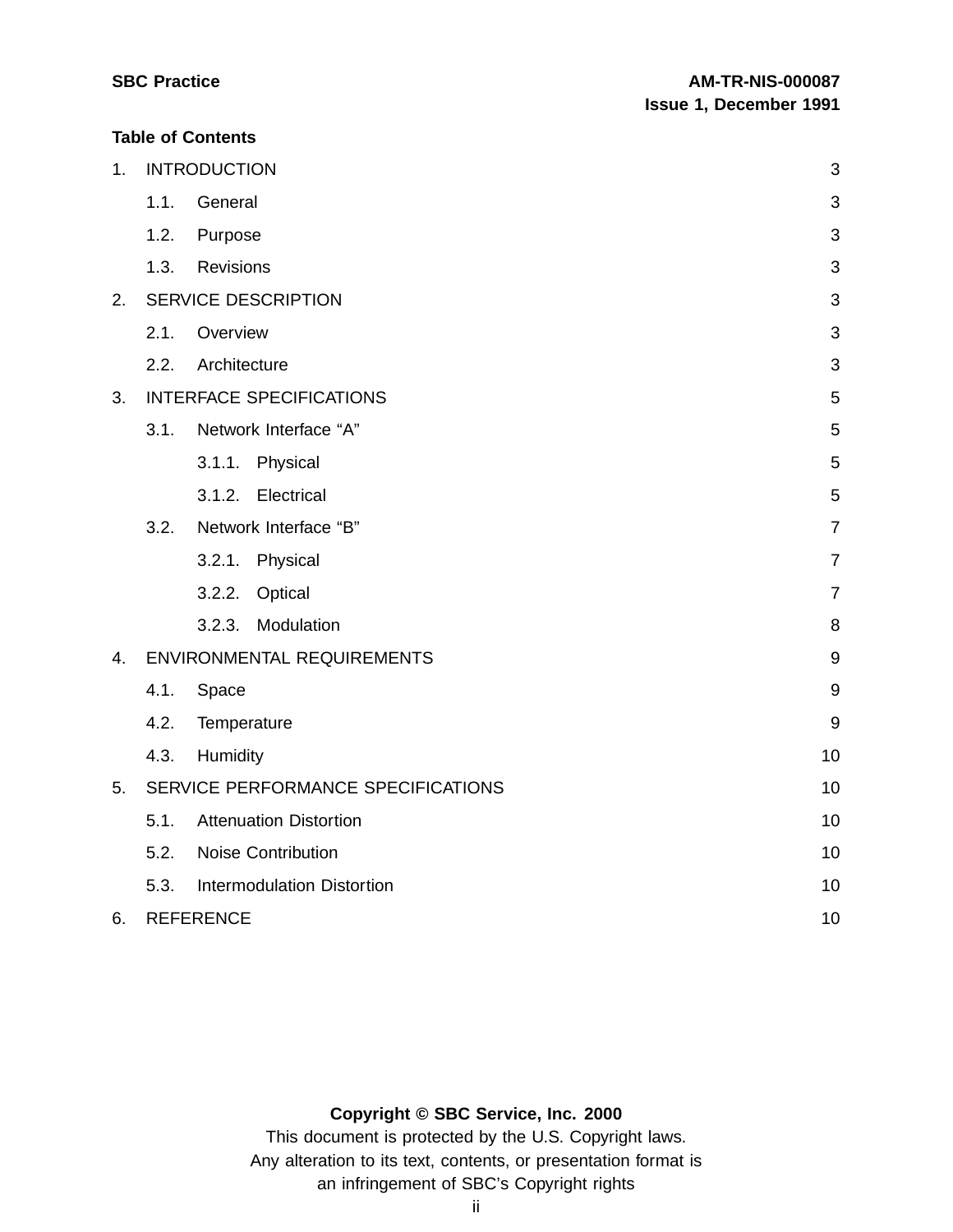## **TECHNICAL REFERENCE NOTICE**

This Technical Reference is published by Ameritech to provide a technical view of the Interface and Performance Specifications for Microcell Connection Service.

Ameritech reserves the right to revise this document for any reason including, but not limited to, conformity with standards promulgated by various agencies, utilization of advances in the state of the technical areas, or the reflection of changes in the design of any equipment, techniques or procedures described or referred to herein.

**AMERITECH MAKES NO REPRESENTATION OR WARRANTY, EXPRESS OR IMPLIED, WITH RESPECT TO THE SUFFICIENCY, ACCURACY, OR UTILITY OF ANY INFORMATION OR OPINION CONTAINED HEREIN. AMERITECH EXPRESSLY ADVISES THAT ANY USE OF OR RELIANCE UPON THIS TECHNICAL REFERENCE IS AT THE RISK OF THE USER AND THAT AMERITECH SHALL NOT BE LIABLE FOR ANY DAMAGE OR INJURY IN-CURRED BY ANY PERSON ARISING OUT OF THE SUFFICIENCY, ACCURACY, OR UTILITY OF ANY INFORMATION OR OPINION CONTAINED HEREIN.**

This document is not to be construed as a suggestion to any manufacturer to modify or change any of its products, nor does this document represent any commitment by Ameritech or any Ameritech operating company (AOC) to purchase any product, whether or not it provides the described characteristics.

Ameritech does not recommend products, and nothing contained herein is intended as a recommendation of any product to anyone.

Nothing contained herein shall be construed as conferring by implication, estoppel, or otherwise any license or right under any patent, whether or not the use of any information herein necessarily employs an invention of any existing or later issued patent.

Ameritech reserves the right not to offer any or all of these services and to withdraw any or all of them at any future time.

Document may be ordered from Ameritech by contacting the Document Order Center at (847) 248-4324.

#### **Copyright © SBC Service, Inc. 2000**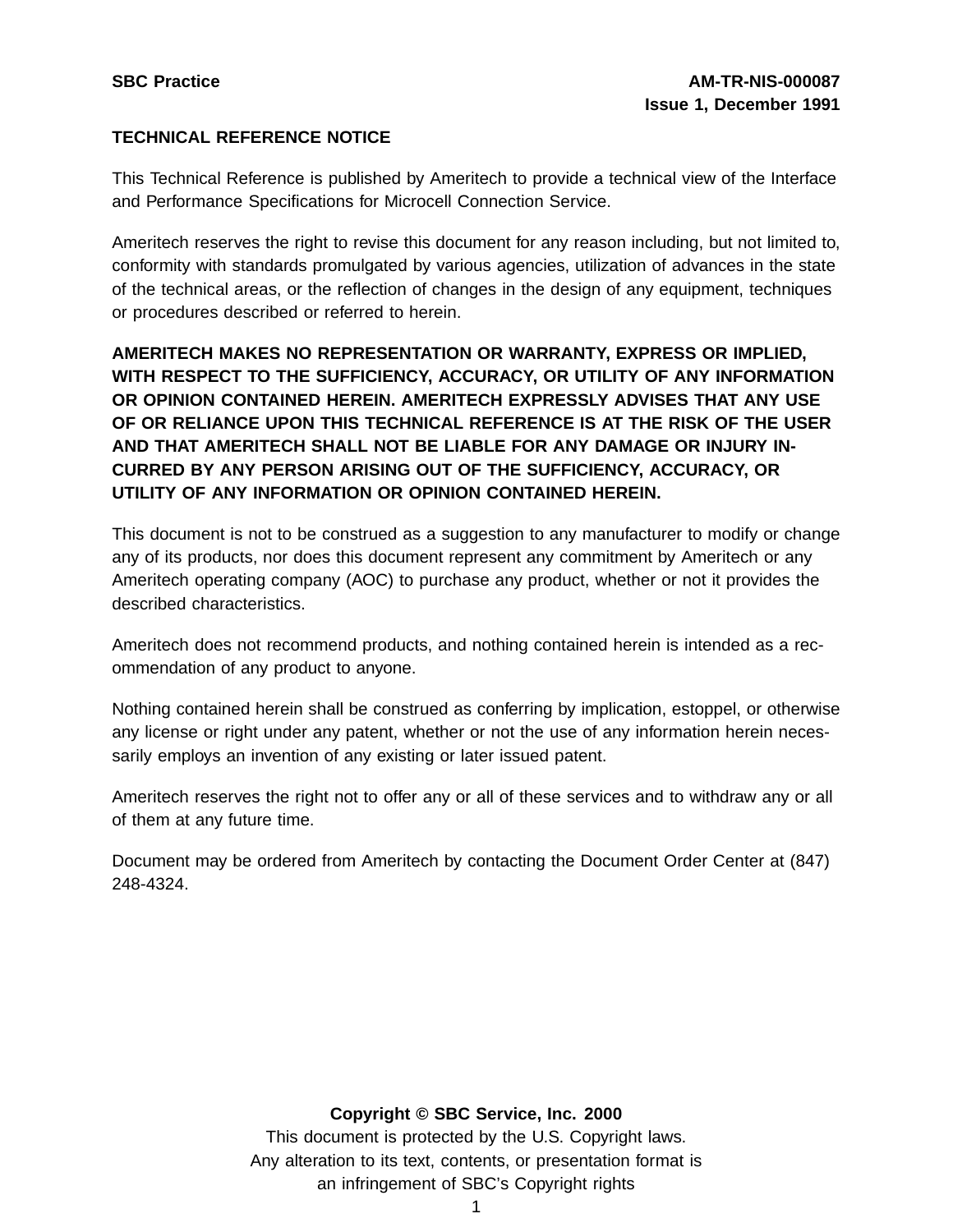# **Copyright © SBC Service, Inc. 2000**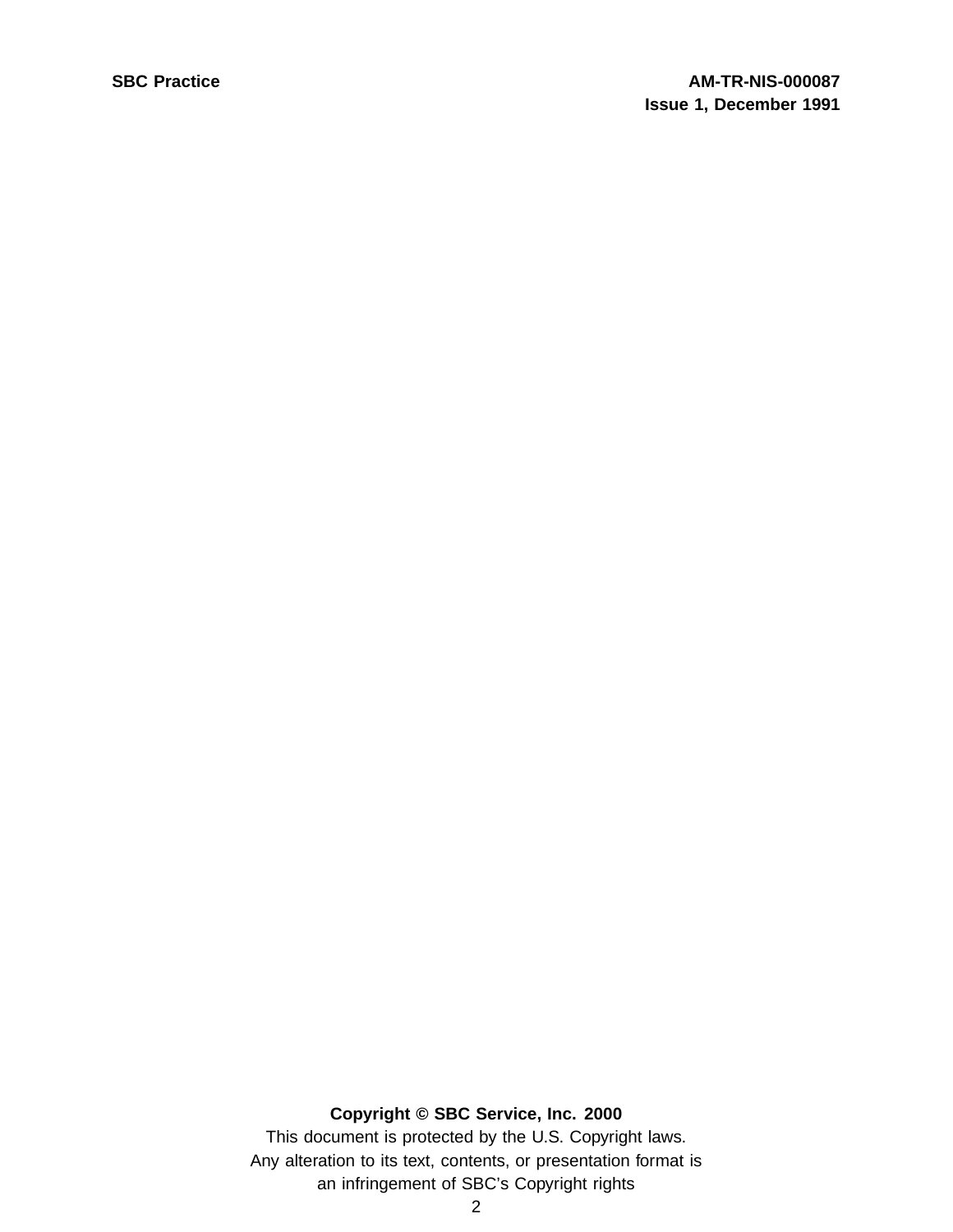## **1. INTRODUCTION**

#### **1.1. General**

This document describes the network interface and service performance specifications for Microcell Connection Service. This service is intended to provide broadband transport over fiber optic media of signals within the radio frequency spectrum used for cellular mobile telephone service in the United States.

#### **1.2. Purpose**

The purpose of this document is to provide customers, service providers and equipment manufacturers with the performance specifications and interface requirements associated with Microcell Connection Service.

#### **1.3. Revisions**

When revisions to this document are issued, this paragraph will provide a summary of the reasons for the revisions.

#### **2. SERVICE DESCRIPTION**

#### **2.1. Overview**

Microcell Connection Service provides for the bidirectional transport of signals within the radio frequency spectrum bandwidth of 824 MHz assigned to cellular mobile telephone services in the United States. This service would typically be employed for transport of cellular service signals between a cellular mobile carrier's radio frequency (RF) transceiver location ("microcell site") and another location ("host site") for RF signal processing. A provision is also made for the transport of cell site diversity radio receiver translated and presented in the radio frequency spectrum bandwidth between 702 MHz and 727 MHz.

#### **2.2. Architecture**

Cellular RF bandwidth signals carried by a Microcell Connection Service channel will be transported between sites over single-mode fiber optic transmission media. Interfaces to Microcell Connection Service channels are portrayed in Figure 1. The Microcell Connection Service channel interface specifications pertain to two interfaces: one electrical interface designated Network Interface "A" in Figure 1 and one optical interface designated Network Interface "B" in Figure 1.

**Copyright © SBC Service, Inc. 2000**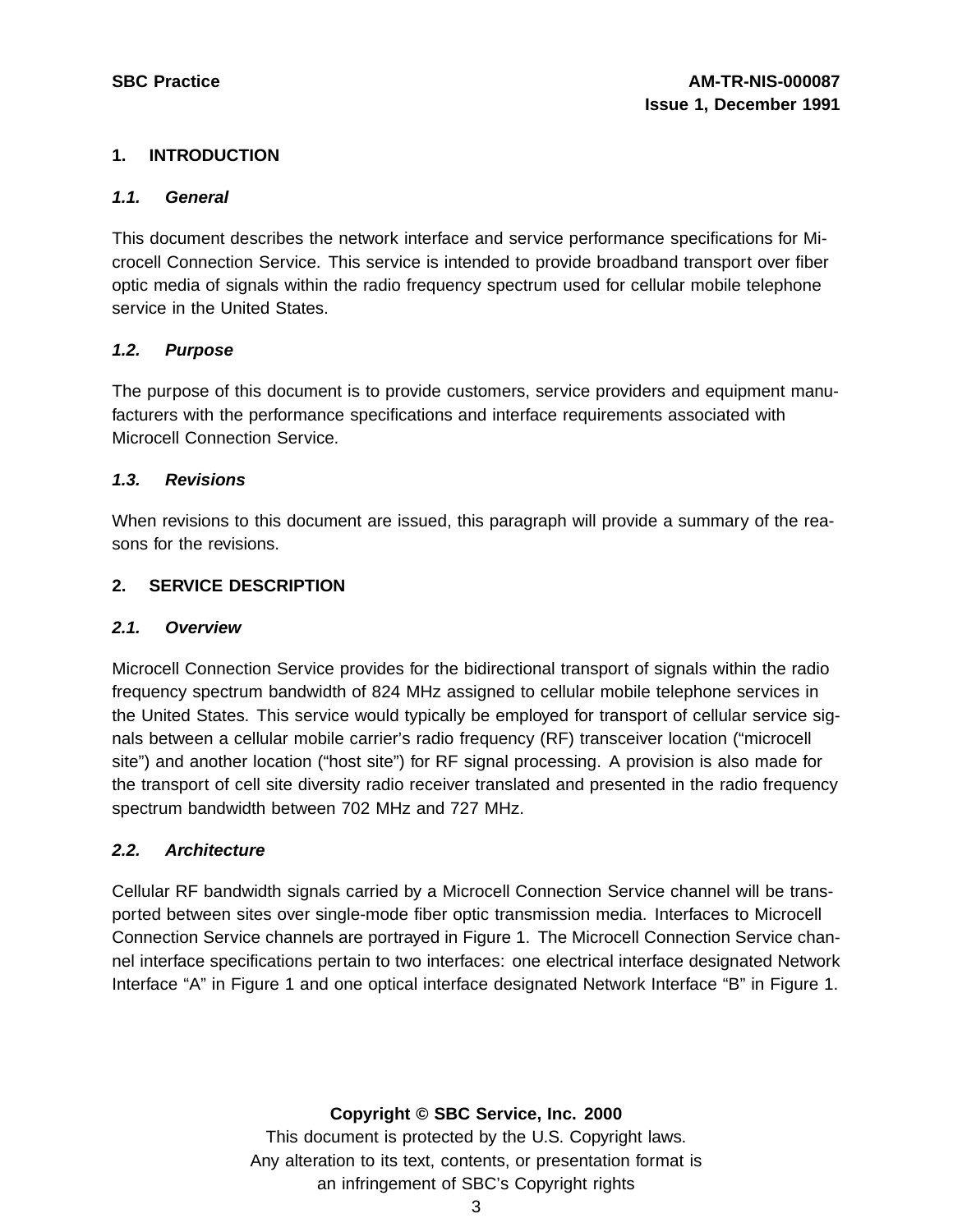

#### **Figure 1. MICROCELL CONNECTION SERVICE NETWORK INTERFACE DEFINITION**

The broadband RF electrical signals presented as an input to the Microcell Connection Service channel at Network Interface "A" are converted to an optical signal via an intensity modulation process. The optical signal presented to the Microcell Connection Service channel at Network Interface "B" is converted to broadband RF electrical signals via a direct photo-detection demodulation process.

The transport distance for Microcell Connection Service between Network Interface "A" and Network Interface "B" is limited by the insertion loss of the optical fiber to be less than 10 dB as measured at an optical wavelength of 1310 nanometers.

Powering for the Microcell Connection Service network equipment located at the host site will be provided by the customer according to the requirements specified in Section 3.1 for Network Interface "A". No power interface requirements exist for Network Interface "B" at the microcell site.

Alarm outputs are presented to the customer across Network Interface "A" at the host site as specified in Section 3.1. These alarms are for the purpose of indicating a failure or degraded signal condition associated with the received optical signal or the optical demodulator. These alarms are not monitored from the network - therefore it is the responsibility of the customer to notify Ameritech when maintenance action is required. No alarm output interface requirements exist for Network Interface "B" at the microcell site.

#### **Copyright © SBC Service, Inc. 2000**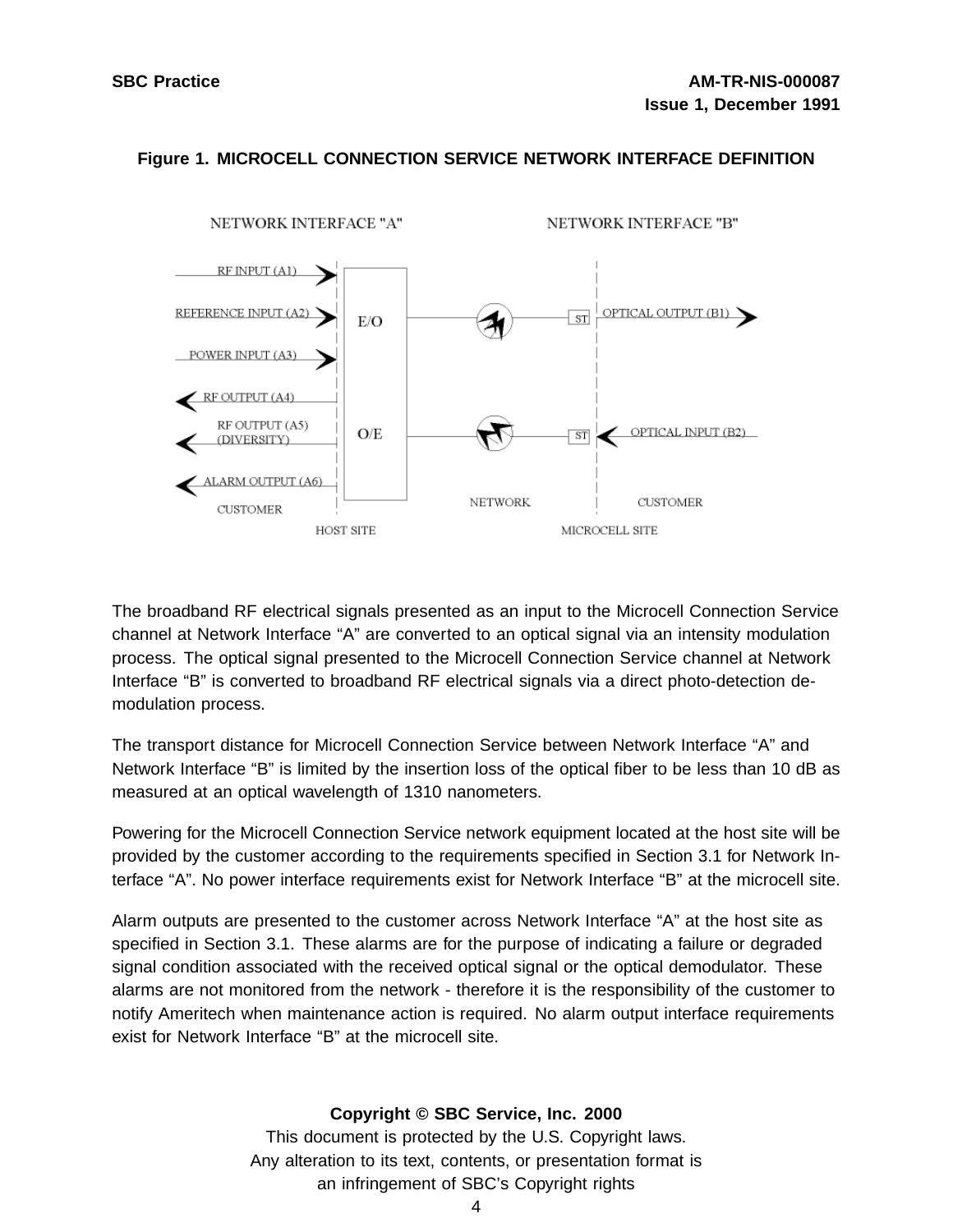## **3. INTERFACE SPECIFICATIONS**

## **3.1. Network Interface "A"**

Network Interface "A", located at the Microcell Connection Service host site, consists of six subinterfaces (A1 through A6) as indicated in Figure 1. Three sub-interfaces (A1 through A3) are inputs to the Microcell Connection Service channel. Three sub-interfaces (A4 through A6) are outputs from the Microcell Connection Service channel.

## 3.1.1. Physical

This interface employs five connectors of two different types. All network equipment connectors are female.

RF Input (A1), Reference Input (A2), RF Output (A4) and RF Output (Diversity) (A5) utilize individual AT&T 50-ohm impedance coaxial connectors, Code KS-22694, L10 or equivalent.

Power Input (A3) and Alarm Output (A6) utilize a multipin AT&T FASTECH(TM) connector, Code 963CM-152 or equivalent. Pin assignments are provided in Table 1.

| Pin         | <b>Power or Alarm Signal</b>                                    |
|-------------|-----------------------------------------------------------------|
| 022         | <b>UNLOCK ALARM (Local Oscillator</b><br>Out-Of-Lock Condition) |
| 023         | AVOP ALARM (Low Average Received<br>Optical Power)              |
| 024         | LASER ALARM (Failure in Laser<br>Diode Circuit)                 |
| $051 - 056$ | + 24 Volts DC                                                   |
| $218 - 224$ | Ground                                                          |
| 232 - 250   | Ground                                                          |
| 251 - 256   | + 24 Volts Return                                               |

#### **Table 1.**

#### 3.1.2. Electrical

Broadband RF electrical signals are presented by the customer as an input to the Microcell Connection Service channel via the RF Input (A1) and Reference Input (A2) sub-interfaces as

#### **Copyright © SBC Service, Inc. 2000**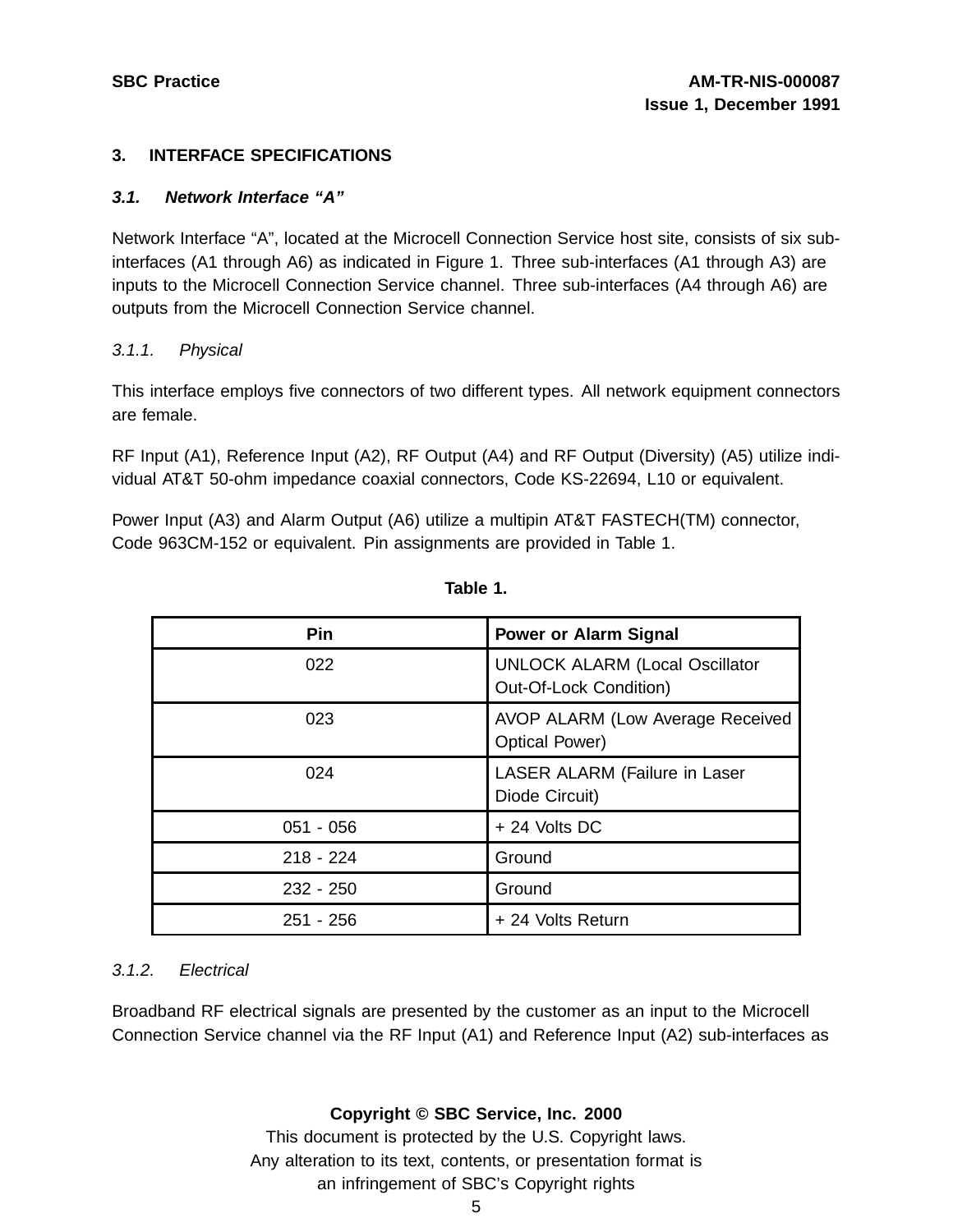shown in Figure 1. Electrical signal specifications for these sub-interfaces are defined in Table 2 and Table 3, respectively.

#### **Table 2.**

| <b>RF INPUT (A1) ELECTRICAL SPECIFICATIONS:</b> |
|-------------------------------------------------|
| Impedance: 50 ohms Nominal                      |
| Bandwidth: 869 to 894 MHz                       |
| Maximum Signal Level: - 34 dBm                  |

#### **Table 3.**

| REFERENCE INPUT (A2) ELECTRICAL SPECIFICATIONS: |  |
|-------------------------------------------------|--|
| Impedance: 50 ohms Nominal                      |  |
| Bandwidth: 15 MHz                               |  |
| Maximum Signal Level: 0 dBm                     |  |

Broadband RF electrical signals are presented to the customer as an output from the Microcell Connection Service channel via the RF Output (A4) and RF Output (Diversity) (A5) subinterfaces as shown in Figure 1. Electrical signal specifications for these sub-interfaces are defined in Table 4 and Table 5, respectively.

The RF Output (Diversity) signal is provided as an optional one-way microcell site to host site transport channel intended to be used when a diversity receive option is equipped at the cellular mobile carrier's microcell terminal equipment. Use of this channel is dependent upon the RF diversity channel modulation option being presented by the cellular mobile carrier's equipment to the Optical Input (B2) sub-interface as discussed in Section 3.2.3.

**Table 4.**

| RF OUTPUT (A4) ELECTRICAL SPECIFICATIONS: |  |
|-------------------------------------------|--|
| Impedance: 50 ohms Nominal                |  |
| Bandwidth: 824 to 849 MHz                 |  |
| Maximum Signal Level: + 2 dBm             |  |

Maximum current at +24 volts DC on the Power Input sub-interface (A3) is 1.7 amperes. the peak-to-peak ripple voltage present on the +24 VDC Power Input sub-interface (A3) as supplied by the customer shall not exceed 250 millivolts.

#### **Copyright © SBC Service, Inc. 2000**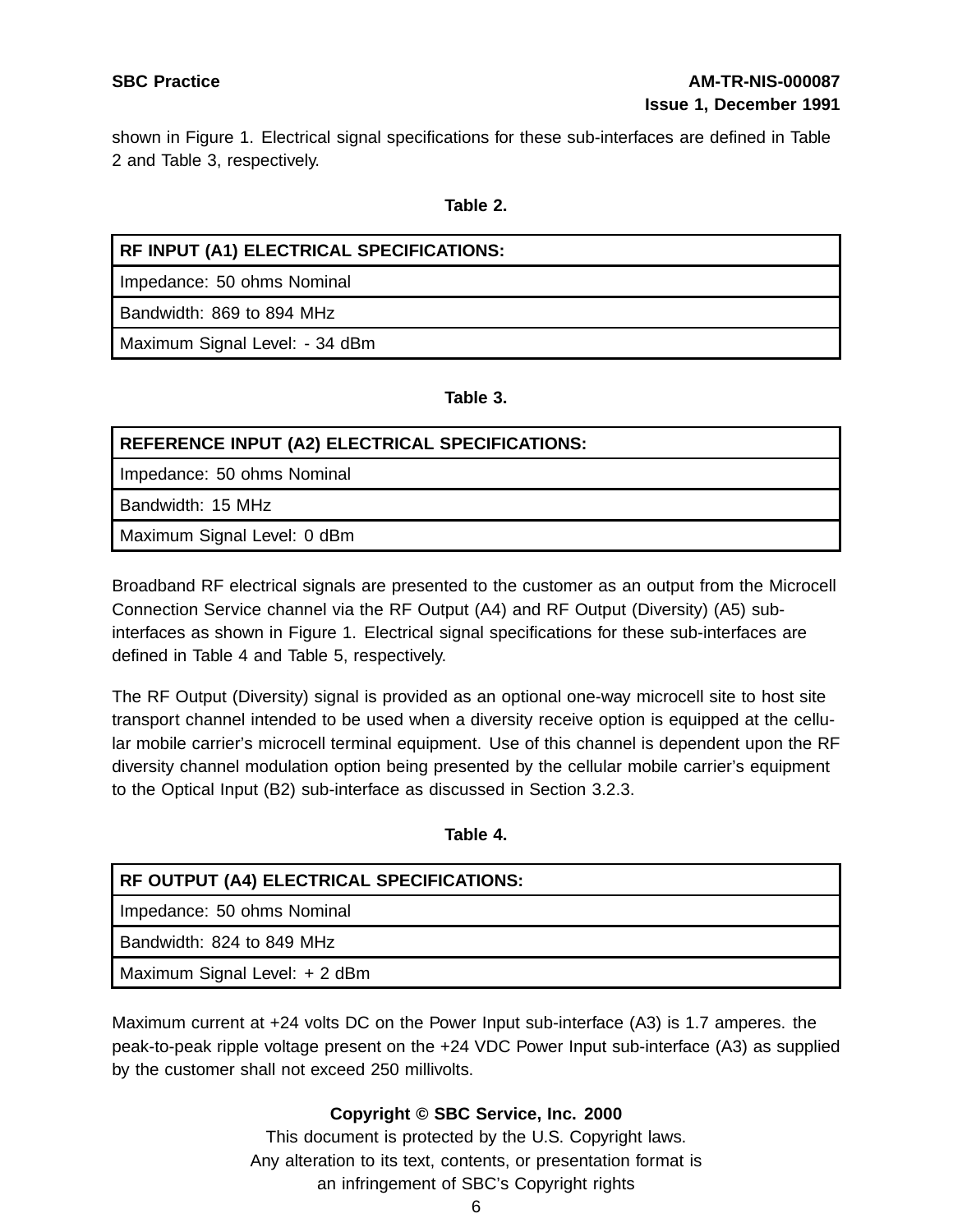Alarm Outputs (A6) are operated at standard TTL logic levels (5 volts  $\pm$  10 %). Alarms are indicated by providing a low resistance to ground. Customer supplied voltages used to sense alarms must be biased positive with respect to ground. (TTL  $Lo = 0$  to 0.8 volts, TTL Hi = 2.0 to 5.0 volts) Maximum current supplied by the customer will not be greater than 16 milliamperes.

#### **3.2. Network Interface "B"**

Network Interface "B", located at the Microcell Connection Service microcell site, consists of two sub-interfaces (B1 and B2) as indicated in Figure 1. The Optical Output (B1) sub-interface is an output from the Microcell Connection Service channel. The Optical Input (B2) subinterface is an input to the Microcell Connection Service channel.

#### 3.2.1. Physical

This interface employs two connectors of the same type. Both network equipment connectors are male.

Optical Output (B1) and Optical Input (B2) utilize ST-type (ST-SUPER PC or equivalent) optical connectors for single-mode fiber optic cables. Each intermated pair of ST-type connectors used for Network Interface "B" connections shall have a maximum back reflectance specification of - 40 dB or lower as measured according to the Reference in Section 6.

#### 3.2.2. Optical

An optical signal is presented to the customer as an output from the Microcell Connection Service channel via the Optical Output (B1) sub-interface as shown in Figure 1. Optical signal specifications for this sub-interface are defined in Table 5.

| <b>OPTICAL OUTPUT (B1) OPTICAL SPECIFICATIONS:</b> |
|----------------------------------------------------|
| Optical Wavelength: $1310 \pm 20$ nanometers       |
| Fiber: Signal Mode                                 |
| 8.3 micron diameter core nominal                   |
| Zero dispersion point: 1300 to 1320 nanometers     |
| Maximum Signal Level: +5 dBm average               |

#### **Table 5.**

#### **Copyright © SBC Service, Inc. 2000**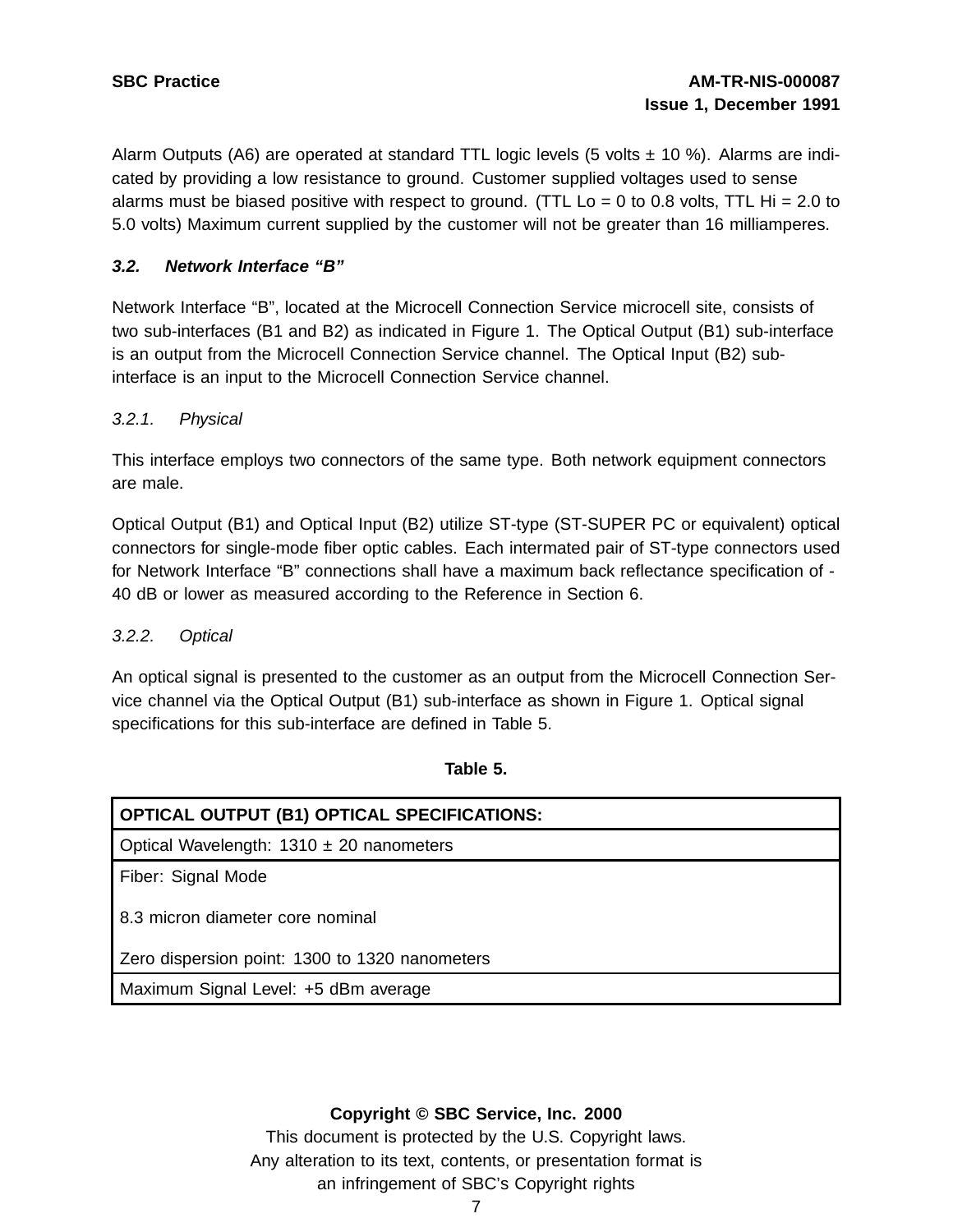An optical signal is presented by the customer as an input to the Microcell Connection Service channel via the Optical Input (B2) sub-interface as shown in Figure 1. Optical signal specifications for this sub-interface are defined in Table 6.

#### **Table 6.**

| <b>OPTICAL INPUT (B2) OPTICAL SPECIFICATIONS:</b> |  |
|---------------------------------------------------|--|
| Optical Wavelength: $1310 \pm 20$ nanometers      |  |
| Fiber: Single Mode                                |  |
| 8.3 micron diameter core nominal                  |  |
| Zero dispersion point: 1300 to 1320 nanometers    |  |
| Maximum Signal Level: +6 dBm average              |  |

#### 3.2.3. Modulation

The broadband (869 - 894 MHz) RF signal presented by the customer as an input to the Microcell Connection Service at the RF Input (A1) and a 30 MHz reference signal derived from the Reference Input (A2) signal are combined to form the modulated signal delivered after optical transport as the content of the Optical Output (B1) signal delivered at Network Interface "B". The modulation process used is direct intensity modulation of the optical carrier.

The optical signal presented at Network interface "B" by the customer as an input to the Microcell Connection Service at the Optical Input (B2) is demodulated after optical transport to form the broadband (824 - 849 MHz) RF signal(s) delivered as RF Output (A4) and RF Output (Diversity) (A5) at Network Interface "A".

A signal detected in the demodulated range from 824 to 849 MHz is delivered as the RF Output (A4) signal at Network Interface "A". A signal detected in the demodulated range from 702 to 727 MHz, if present, is frequency translated to an 824 to 849 MHz signal and delivered as RF Output (Diversity) (A5). A 30 MHz reference signal shall also be contained in the modulated Optical Input (B2) signal presented by the customer at Network Interface "B". The demodulation process used is direct photo-detection of the received optical carrier.

Optical Input (B2) sub-interface signal modulation requirements are specified in Table 7.

#### **Copyright © SBC Service, Inc. 2000**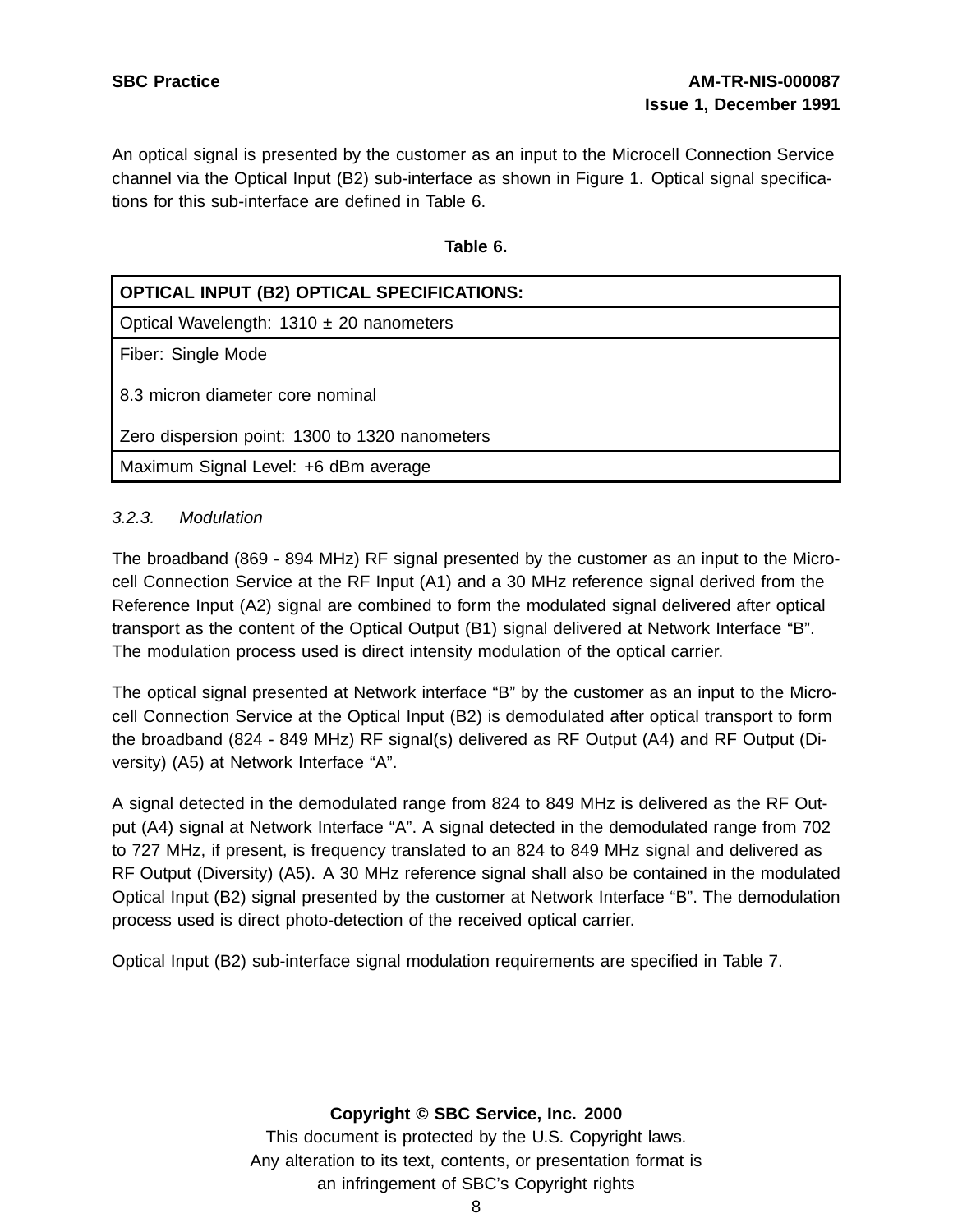## **Table 7.**

**OPTICAL INPUT (B2) MODULATION SPECIFICATIONS:**

RF Receive Subcarrier: 824 to 849 MHz

RF Diversity Receive Subcarrier: 702 to 727 MHz

Reference Frequency: 30 MHz, 0 dBm

#### **4. ENVIRONMENTAL REQUIREMENTS**

#### **4.1. Space**

Space to house network equipment provided at Network Interface "A" host site locations must be provided by the customer. The space requirements are specified in Table 8.

**Table 8.**

| HOST SITE SPACE REQUIREMENTS: |
|-------------------------------|
| Height: 7.67 inches           |
| Width: 2.94 inches            |
| Depth: 14.31 inches           |

#### **4.2. Temperature**

The temperature of the network equipment located at Microcell Connection Service host sites must be maintained within the limits specified in Table 9.

#### **Table 9.**

| <b>HOST SITE TEMPERATURE REQUIREMENTS:</b>                      |  |
|-----------------------------------------------------------------|--|
| Long Term: $+10$ to $+35$ °C                                    |  |
| Short Term (72 hours, 15 days annual manimum): $+2$ to $+49$ °C |  |

#### **Copyright © SBC Service, Inc. 2000**